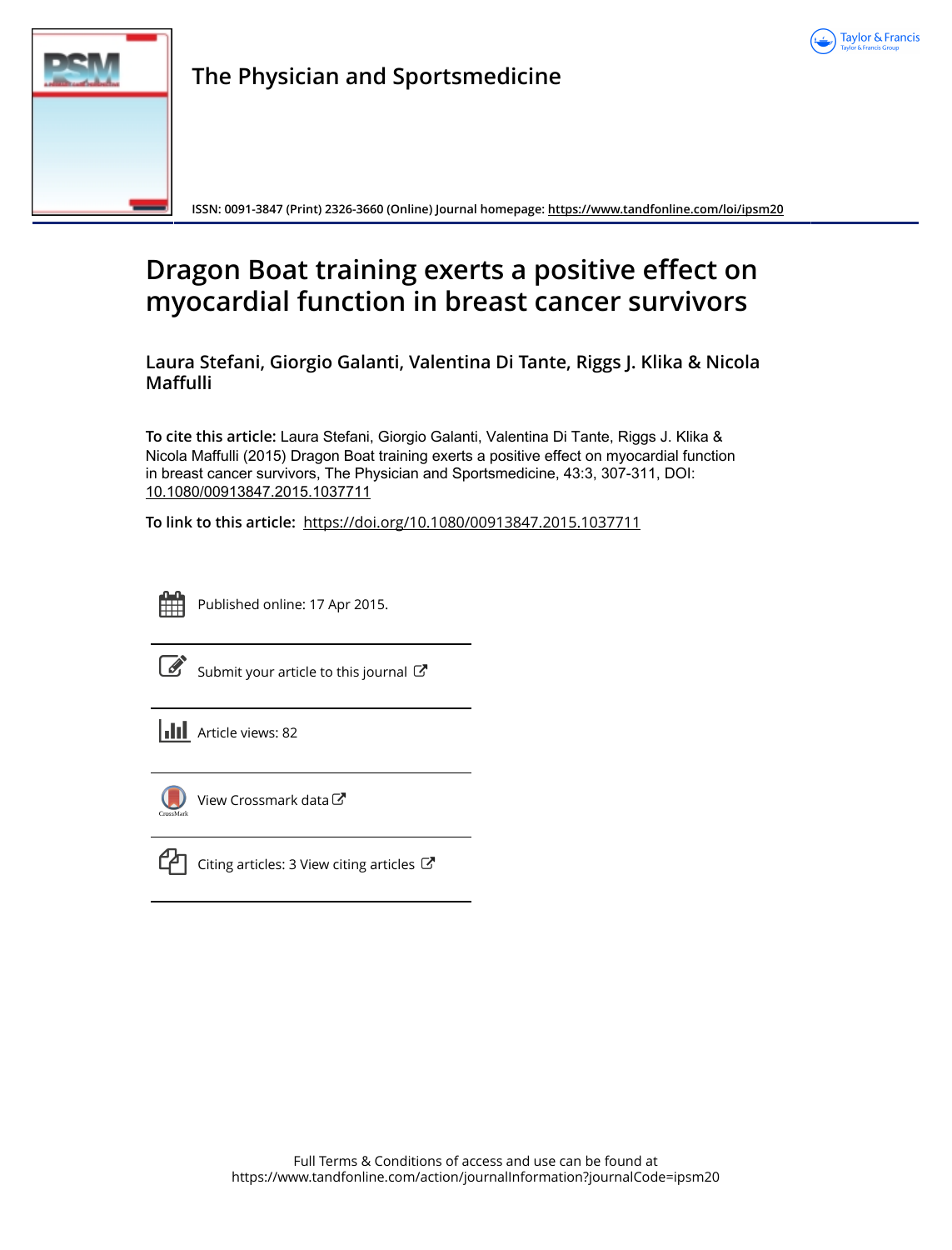Phys Sportsmed, 2015; 43(3): 307–311 DOI: 10.1080/00913847.2015.1037711



CLINICAL FEATURE ORIGINAL RESEARCH

# Dragon Boat training exerts a positive effect on myocardial function in breast cancer survivors

Laura Stefani<sup>1</sup>, Giorgio Galanti<sup>1</sup>, Valentina Di Tante<sup>1</sup>, Riggs J. Klika<sup>2</sup> and Nicola Maffulli<sup>3,4</sup>

<sup>1</sup>Clinical and Experimental Medicine Department, Sports Medicine Center, University of Florence, Florence, Italy, <sup>2</sup>Department of Sports Medicine, Pepperdine University, Malibu, CA, USA, <sup>3</sup>Department of Musculoskeletal Disorders, Faculty of Medicine and Surgery, University of Salerno, Salerno, Italy, and <sup>4</sup>Centre for Sports and Exercise, Barts and The London School of Medicine and Dentistry, Queen Mary University of London, London, UK

#### Abstract

Introduction. Dragon Boat training is often suggested to control upper limb edema in breast cancer (BC) survivors, but little information is available regarding the cardiac impact of such activity. The present study evaluates this aspect during a 4-year follow-up of BC survivors. Material and methods. From 2006 to 2010, 55 women diagnosed with BC in 2005, treated with adjuvant therapy without evidence of metastases, were enrolled for competitive Dragon Boat training. They underwent ergometric tests yearly, and 2D echocardiography to evaluate hemodynamic, morphological and functional cardiac parameters. Results. The data were compared with those from a group of 36 healthy women (HW). Both groups maintained normal systolic function throughout the period, with Cardiac Mass index, Body Mass Index and Ejection Fraction values being higher in HW. At the onset of the study, the diastolic function of BC survivors was normal though compatible with initial diastolic dysfunction when compared to the diastolic function of HW. After 4 years of competitive activity, the diastolic parameters improved in both groups and particularly in BC survivors (A peak: from  $68.5 \pm 15.1$  cm/s to  $50 \pm 14.1$  cm/s,  $p < 0.05$ ; Ea: from 9.3  $\pm$  2 cm/s to 11.89  $\pm$  1.7 cm/s, p < 0.001). Conclusions. BC survivors experienced a significant improvement in diastolic function after 4 years of Dragon Boat training. Dragon Boat training impacts favorably on the myocardial performance in patients previously treated with chemotherapy. These results support the positive role of sport activity in myocardial function of BC survivors.

### Introduction

Several observational studies of cancer survivors suggest that physical exercise can alleviate many effects and symptoms that are associated to the disease [[1\]](#page-4-0). Fatigue, cognitive dysfunction and depression are positively influenced by regular exercise, with a marked improvement of the quality of life [\[2](#page-4-0)]. A question of interest in cancer rehabilitation setting is whether sport activity can help cancer survivors. The preserved myocardial function is one of the most important aspects strongly related to a normal quality of life, and therefore associated to regular physical activity.

Given its aerobic component and, in addition, its possible impact in controlling upper limb volume, Dragon Boat is one of the most frequently practiced sports among breast cancer (BC) survivors [\[3](#page-4-0)]. The BC community has enthusiastically embraced Dragon Boat racing as a form of rehabilitation [\[4](#page-4-0)]. At present, few data are available on the cardiovascular effects of this sport when regularly practiced over long periods. Investigating the cardiac effects of physical activity on a group of cancer patients would be an ideal model to answer

#### Keywords

Sports activity, myocardial performance, breast cancer

#### **History**

Received 16 January 2015 Revised 21 March 2015 Accepted 1 April 2015 Published online 17 April 2015

this question, as long as the patients did not have lifethreatening cardiac impairment. Having access to a number of local Dragon Boat team members in Florence, Italy allowed us to prospectively evaluate the functional status of the myocardium in a group of highly motivated BC survivors over an extended time period. Therefore, the present study investigated the morphological and functional cardiac modifications using ergometric tests and echocardiography in a group of BC survivors, after cancer treatment, who trained on a Dragon Boat team for 4 years. We also compared those results to those obtained from a control group of healthy women (HW) regularly participating in other types of sports during the same time period.

#### Materials and methods

From 2006 to 2010, 1 year after diagnosis of BC, chemotherapy and surgical treatment, a group of 55 asymptomatic women aged  $57 \pm 7$  without evidence of metastases and in remission, no comorbidities at baseline and normal cardiac

Correspondence: Laura Stefani, MD, Clinical and Experimental Medicine Department, Sports Medicine Center, University of Florence, Via delle Oblate 5, Florence, Italy. Tel: +390557947066. Fax: +390557949902. E-mail: [laura.stefani@unifi.it](mailto:laura.stefani@unifi.it) © 2015 Informa UK Ltd.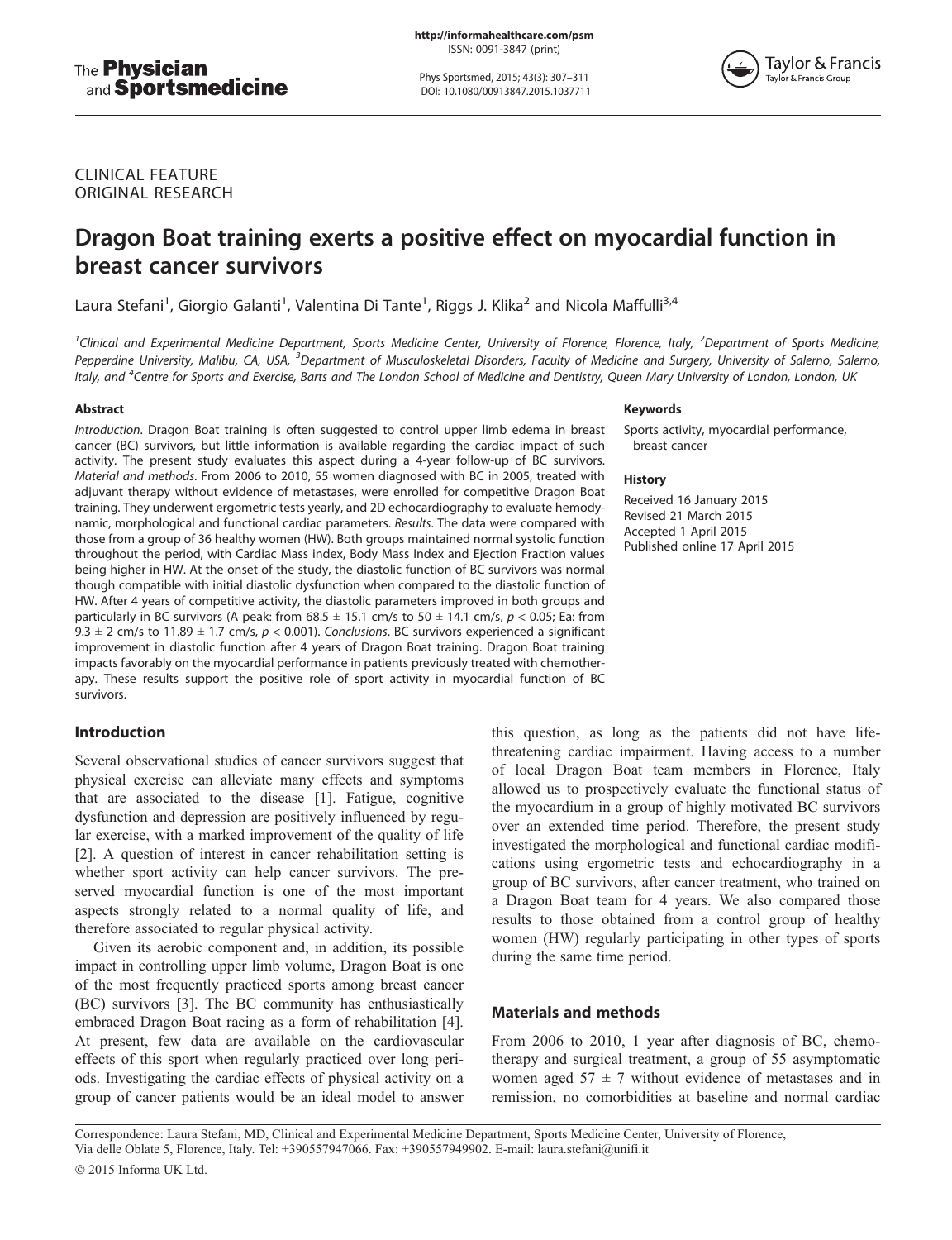function were included in the present study. They trained regularly in competitive Dragon Boat teams, and all had been examined at yearly intervals at the Sports Medicine Center in Florence, Italy, as per legal requirements to assess their fitness to continue to practise sport. All subjects gave their oral consent to participate in the study. All the procedures described in the present study were approved by our Local Ethics Committee. None of them abandoned the protocol, and all were active parts of a sport team, and therefore regularly involved in seasonal competitions.

Surgical intervention for the BC group included total mastectomy of the affected breast  $(n = 15)$  and quadrantectomy (n = 40). Post-surgical treatment included conventional adjuvant chemotherapy  $(n = 26,$  chemotherapy only) for operable BC including: doxorubicin and cyclophosphamide or cyclophosphamide, methotrexate and 5-fluorouracile, or 5-fluorouracile, epirubicin and cyclofosfamide given for approximately three cycles, where one cycle is normally defined as cycle–course of therapy in monthly intervals. Only nine women of the BC group underwent pharmacological treatment consisting of aromatase-inhibitors. Radiotherapy had been administered to 46 patients, while 9 women had surgical intervention only. These drugs and radiation treatments can be cardiotoxic [[5,6](#page-5-0)].

None of the BC survivors presented hypertension or diabetes, or were affected of an evident arm edema at the onset of the protocol. Training consisted of twice weekly 2 hour sessions that started with 10 minutes of moderate aerobic exercise followed by 90 minutes of practice in the boat, ending with 20 minutes of cooling down and stretching exercises. The control group of 36 HW practicing other sports [[7\]](#page-5-0) (21 running, 2 cycling, 5 tennis, 1 canoeing, 1 riding, 1 scuba diving, 3 swimming and 2 fitness) were also studied. The control group trained three times a week for at least 2 hour sessions. All study participants underwent a maximal incremental test performed according to the American Heart Association guidelines [\[8](#page-5-0)]. The test was carried out using a cycloergometer or a treadmill. The test terminated when the subject reached her maximum tolerable effort. Maximal heart rate (HR) was assessed during the incremental exercise test. For the cycloergometer test, an incremental Bruce Protocol (25 Watt/3 minutes) was used; for the treadmill test, the modified Bruce protocol was used with an increase of slope and speed every 2 minutes. Recordings were continued for 4 minutes after the end of the test.

HR and 12 lead Electrocardiogram (ECG) were recorded throughout the exercise and the rest period. Blood pressure was taken at rest and at each phase of physical effort. The ergometric test was concluded when the patient declared to have reached exhaustion or had reached 90% of predicted maximum HR for age and level of training. At the end of the test, the Double Product (DP), as expression of myocardial work proportional to myocardial oxygen consumption, was calculated from the maximal HR and systolic blood pressure (SBP) maximal values at peak effort. The echocardiographic study was conducted by two experienced board-certified cardiologists using a My Lab 50 echocardiograph (Esaote-Italy) equipped with a 2.5 MHz probe.

According to the American Society Echocardiography guidelines [\[9](#page-5-0)], all the systolic-diastolic left ventricle (LV) parameters were measured at rest as follows: interventricular septum, posterior wall thickness, the diameter of the LV in end-diastolic diameter (LVEDd), and end-systolic (LVESd) diameter, the right ventricle diameter from the parasternal long-axis projection (RV), the size of the aortic root, and left atrium. The assessment of left ventricular cardiac mass index (CMI  $g/m<sup>2</sup>$ ) was obtained according to the formula of Devereux [[10\]](#page-5-0). Considering the regularity of the geometry of the left ventricular chamber of the athletes, the ejection fraction (EF)  $\frac{1}{2}$  was calculated according to the formula (LVEDd  $-$ LVESd/LVEDd), for which the volumes are substituted by the diameters. Body mass index was calculated as body mass (in  $kg/h$ eight<sup>2</sup> (in m). From the five-chamber view, the possible presence of valve insufficiency was determined by continuous wave and color Doppler analysis. A possible valve insufficiency was described as the extent of the regurgitant flow on a  $0-4$ + scale, using the color-flow mapping method [[7\]](#page-5-0). The analysis of diastolic function was performed in the presence of a stable HR calculated by R-R wave interval on the ECG and in three different but sequential measurements. It was calculated with Doppler measurements from transmitral flow including E wave A wave peak mitral velocities, isovolumetric relaxation and deceleration time and E/A ratio. All these variaibles were recorded from the LV 4 chamber view.

To complete the evaluation of diastolic function, Tissue Doppler Velocity (TDI) analysis was added. The TDI values, calculated as the average of those obtained from the portion of the inter ventricular septum and from the lateral wall of the LV at the basal segment close to the mitral valve, corresponded to the  $E_a$  and  $A_a$  parameters. The data obtained were then interpreted following the classification of the normal range for diastolic function, established for the absolute values in relation to age and also for the ratio derived from the values of transmitral flow with the TDI data [[11](#page-5-0)].

#### Statistical analysis

All data are calculated and expressed as means  $\pm$  standard deviation. Differences in mean values for the main parameters between BC and HW athletes and within the subjects of the same group were analyzed using analysis of variance. A probability value (p) of  $\leq 0.05$  was considered to be statistically significant; a value <0.001 was considered highly significant. Statistical power was tested by *post hoc* analysis.

# **Results**

The women enrolled, both BC survivors and HW, were similar for their general characteristics. None of them were excluded from the study on clinical grounds. During the ECG examination at rest, none showed alterations of the atrium, ventricle and atrio-ventricular conduction, and none had alterations of the ventricle repolarization phase or Q wave T wave corrected (QTc) time duration compatible with pathological conditions. From echocardiography at rest, the EF was normal.

At the onset of the study, the two groups showed no echocardiographic differences in systolic function ([Table 1](#page-3-0)).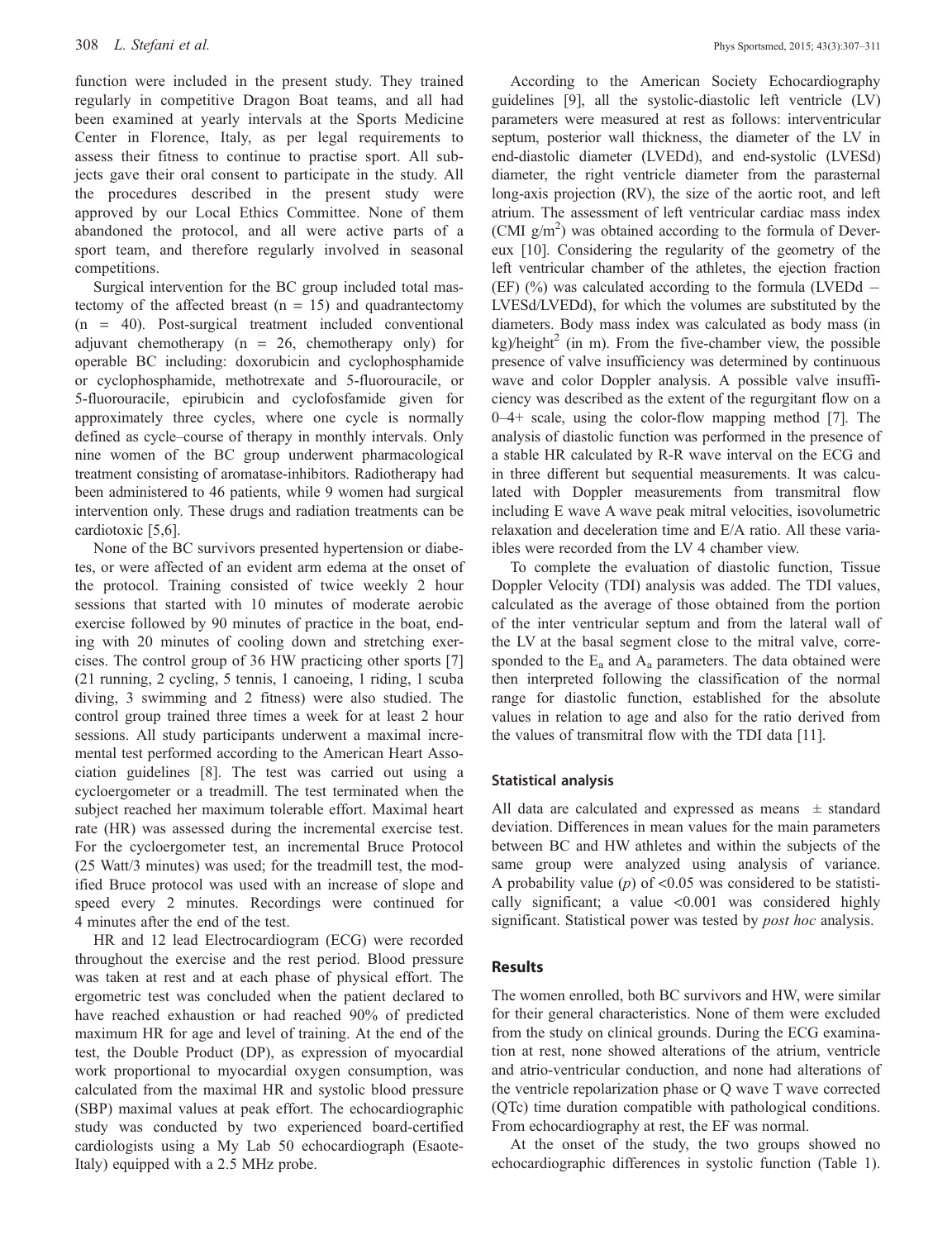<span id="page-3-0"></span>Table 1. Echocardiographic parameters of BC and HW at 1 year and after 4 years of training.

| Echocardiographic parameters | BC:55<br>1 year   | BC:55<br>4 year    | HW:36<br>1 year           | HW:36<br>4 year         |
|------------------------------|-------------------|--------------------|---------------------------|-------------------------|
|                              |                   |                    |                           |                         |
| $PW$ (mm)                    | $8.5 \pm 1.6$     | $9.52 \pm 4.92$    | $8.5 \pm 1.0$             | $8.74 \pm 0.7$          |
| $LVEDd$ (mm)                 | $45.3 \pm 3.6$    | $45.31 \pm 3.61$   | $45.7 \pm 2.5$            | $46.18 \pm 2.5$         |
| $LVESd$ (mm)                 | $29.0 \pm 2.4$    | $30.18 \pm 8.46$   | $28.7 \pm 2.8$            | $28.66 \pm 2.3$         |
| CMI $(g/m^2)$                | $84.6 \pm 15.2$   | $89.70 \pm 16.20$  | $88.12 \pm 12.9$          | $95.52 \pm 15.1$        |
| $EF\%$                       | $64.1 \pm 2.4$    | $63.68 \pm 3.76$   | $65.18 \pm 4.14$          | $65.13 \pm 3.3$         |
| $LA$ (mm)                    | $33.2 \pm 2.9$    | $33.89 \pm 3.50$   | $33.18 \pm 3.39$          | $33.47 \pm 3.1$         |
| $RV$ (mm)                    | $21.7 \pm 2.0$    | $20.75 \pm 1.9$    | $21.33 \pm 2.39$          | $21.4 \pm 2.7$          |
| $E$ peck $\text{(cm/s)}$     | $69.5 \pm 11.9$   | $71.5 \pm 12.2$    | $77.90 \pm 16.43^{\circ}$ | $73.05 \pm 14.8$        |
| A peck (cm/s)                | $68.5 \pm 15.1^b$ | $50 \pm 14.1^b$    | $58.84 \pm 13.80^a$       | $57.19 \pm 16.8^a$      |
| $IVRT$ (ms)                  | $83.6 \pm 10.3^b$ | $73.62 \pm 10.3^b$ | $78.33 \pm 10.90^{\circ}$ | $78.59 \pm 10.97$       |
| $D Tc$ (ms)                  | $190 \pm 19.9$    | $190 \pm 19.15$    | $190.30 \pm 30.60$        | $197.18 \pm 36.3$       |
| $E/A$ ratio                  | $1.05 \pm 0.3$    | $1.11 \pm 0.3$     | $1.36 \pm 0.37^{\rm a}$   | $1.37 \pm 0.48^{\rm a}$ |
| $E_a$ (cm/s)                 | $9.3 \pm 2^{6}$   | $11.89 \pm 1.7^b$  | $11.45 \pm 1.3^{\circ}$   | $11.53 \pm 1.2$         |
| $A_a$ (cm/s)                 | $9.13 \pm 1.8$    | $9.56 \pm 1.9$     | $7.05 \pm 1.56^{\circ}$   | $7.06 \pm 1.5^{\circ}$  |
| $E/E_a$ ratio                | $7.98 \pm 1.9$    | $7.25 \pm 1.9$     | $6.57 \pm 1.30^{\circ}$   | $6.57 \pm 1.3^{\circ}$  |

<sup>a</sup>Values very statistically different ( $p < 0.001$ ).

<sup>b</sup>Values statistically different ( $p < 0.05$ ).

Abbreviations:  $BC = B$ reast cancer; CMI = Cardiac mass index;  $DTC = Deceleration$  time;  $E/A = E$  peck/A peck ratio;  $E_a$  velocity; A<sub>a</sub> velocity;

 $EF = E$  iection fraction; HW = Healthy women; IVS = Inter ventricular septum; IVRT = Isovolumic relaxation time; LA = Left atrium;

LVEDd = Left ventricle end diastolic diameter; LVESd = Left ventricle end systolic diameter; PW = Posterior wall; RV = Right ventricle.

Although within normal range, the parameters of diastolic function of the two groups were significantly different if compared singularly. At the onset of the study, the BC group, although still within the normal range if related to age (Table 1) [[12\]](#page-5-0), showed values compatible with a slight trend toward an initial diastolic dysfunction. This feature is particularly evident comparing the data with respect to the HW. The differences concerned the values obtained by Doppler transmitral flow assessment (E peck  $69.5 \pm 11.9$  in BC versus 77.90  $\pm$  16.43 for HW, A wave 68.5  $\pm$  15.1 BC, 58.84  $\pm$ 13.80 HW; IVRT 83.6  $\pm$  10.3 in BC versus 78.33  $\pm$  10.90 in HW), with significant differences (Table 1). Also, the TDI parameters calculated ( $E_a$  cm/s,  $A_a$  cm/s,  $E/E_a$  ratio) showed significantly different values between BC and HW (Table 1). After 4 years of training, all the parameters of the diastolic function were significantly changed in the BC group. Overall, the values of diastolic function were significantly improved in the BC group, particularly with respect of the data of same group at the beginning of the study, but also compared to the HW group which trained for the same length of time. No modifications were otherwise observed in systolic function. Post hoc analysis assessed the efficacy of the regular physical activity in improving the diastolic function.

Color Doppler analysis showed a trivial mitral regurgitation and a tricuspid regurgitation  $+/++$  with low velocity (no more than 2.5 msec) in 10 of 23 subjects of the BC group. The Color Doppler pattern was normal for the rest of the group. In group HW, color Doppler analysis showed no evidence of valve dysfunction. In 15 subjects, the degree of mitral and tricuspid valve regurgitation was trivial. None of the subjects investigated showed aortic valve dysfunction.

Regarding the ergometric test parameters, SBP and DBP at rest showed no statistical differences, while HR was lower in group BC. At the end of the effort test, maximal SBP and maximal HR calculated at the end of the effort, as well as the DP obtained from maximal SBP by maximal HR at peak effort, were similar.

After 4 years of physical training, all morphological parameters of systolic function did not show differences and were normal in both groups. Particularly, EF was similar in BC and HW subjects, while CMI  $(gr/m^2)$  was significantly higher in the HW group  $(95.52 \pm 15.1 \text{ vs } 89.70 \pm 16.20,$  $p < 0.05$ ). As expected, the hemodynamic parameters were compatible with a higher training in HW: maximal HR (HW 75.36  $\pm$  15.9 vs 67.62  $\pm$  5.7 in BC) and DP (HW 23870  $\pm$ 3190 vs  $22785.8 \pm 276$  for BC) were significantly higher in the HW group than in the BC group, after the training period. No participant developed dysrhythmias during ergometric test.

## **Discussion**

Aerobic training has been proposed as a non-pharmacological intervention to modulate the adverse effects of cancer treatment and to improve the quality of life of the survivors [\[1](#page-4-0)]. Moderate physical exercise is generally cost-effective, feasible and well tolerated by all age groups [[13,14](#page-5-0)]. Cancer patients are often well motivated to improve their health, and some of them can progressively plan to increase their physical activity [[15\]](#page-5-0). Several studies have supported the role of exercise in the treatment of cancer patients [\[16](#page-5-0),[17\]](#page-5-0). The present study highlights, for the first time, the role of Dragon Boat training to maintain myocardial function in BC survivors who had undergone chemotherapy. In the present investigation, after 4 years of athletic training, in the group of BC survivors who practiced Dragon Boat training, all the cardiac parameters were within normal range and not different from the data observed in healthy active women. The cardiac function of BC survivors did indeed improve, and there were no pathologic cardiac events for the entire duration of the study.

These results underline the progressive improvement of diastolic function that is especially more evident in the group of BC compared with HW. This is the most relevant finding in this investigation and could have clinical implications in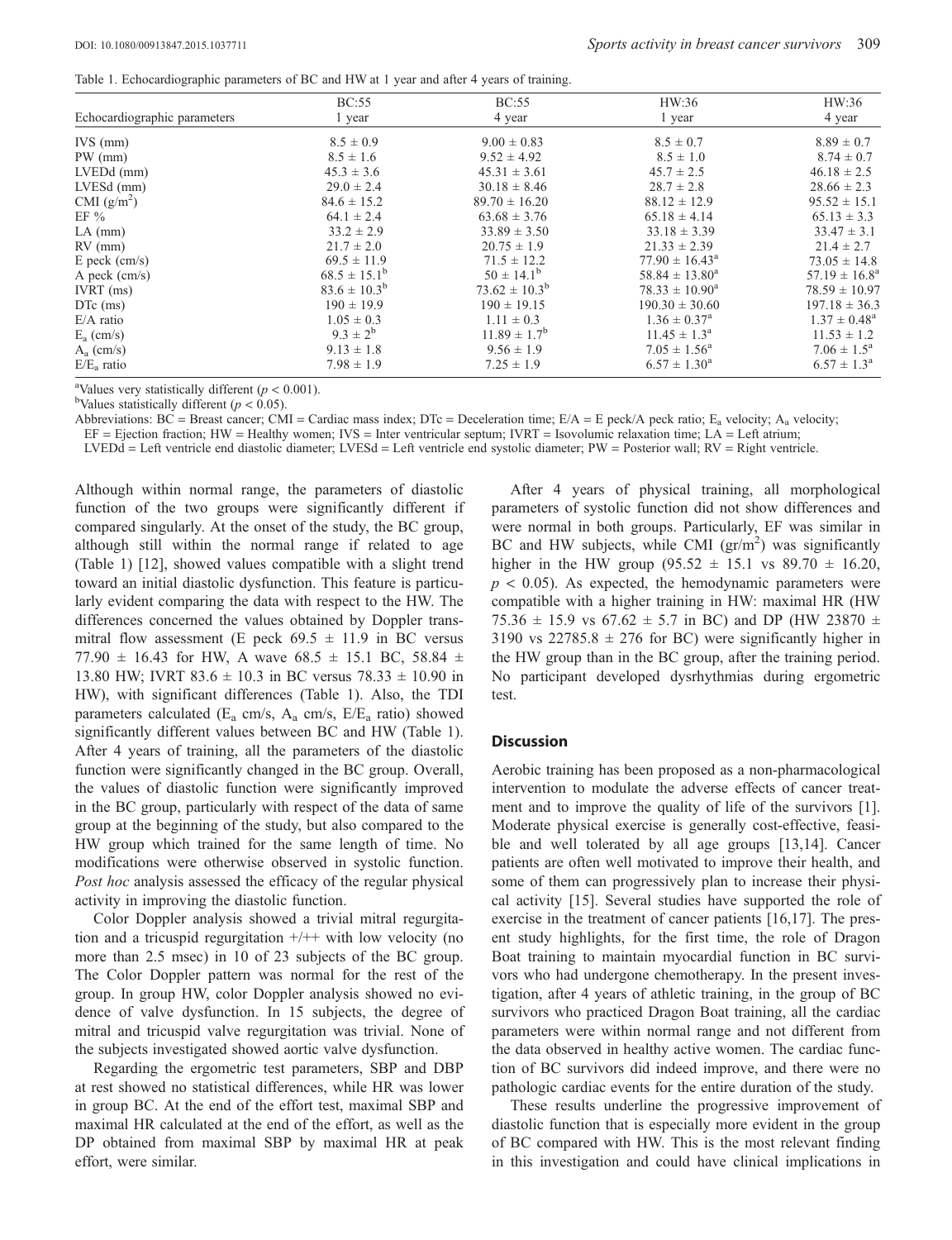<span id="page-4-0"></span>counselling post chemotherapy BC survivors. Diastolic function has been studied extensively with regard to cardiac health in both health and disease [[18-20](#page-5-0)], indicating increased morbidity and mortality with lower diastolic function. The relatively low diastolic function of the BC group was increased significantly with regular moderate-tovigorous physical activity, and training did not impact negatively on cardiac function. The initial impairment of diastolic function of the BC group provided a unique model to evaluate cardiac training adaptations. This is particularly evident from the diastolic parameters related to the pressure and volumes gradients among the myocardial chambers, but also from the fibers parameters, as TDI measurement show. The addition of a control group allowed to ascertain whether age-related changes in cardiac function were similar. In both groups, the training effects on myocardial function were beneficial, and more clinical significant in the BC group. Finally, this study spanned 4 years, considerably longer than most training studies.

The improvement in diastolic function is in fact evident by comparing the initial results with the final results of the study in BC group [\(Table 1](#page-3-0)), especially if they are compared with the modifications of the values in diastolic function in HW. The evaluation of diastolic function by the TDI parameters that evaluate the speed of the myocardial fibers further highlights these differences in both the comparison between BC with HW, and within the group of survivors of BC after 4 years of training.

Overall, the current literature indicates that supervised exercise therapy is safe and feasible, and associated with significant improvements in patients with early stage disease receiving conventional potentially cytotoxic adjuvant therapy [[5,6\]](#page-5-0). Cardiotoxicity associated with BC treatment is a concern. Despite the recognized relevance of the myocardial systolic function in this field, the data obtained highlight the possible importance of the diastolic parameters following subjects such as cancer survivors who has undergone chemotherapy. High rates of cardiac dysfunction have been recorded in cancer patients treated with different types of therapy Other authors have also demonstrated the importance of aerobic training on physical function and quality of life in operable BC patients during or following chemotherapy [[21-24\]](#page-5-0).

#### Conclusion

Sports activity is normally evocate for preventing myocardial dysfunction. Most women exercise by walking, running, swimming or cycling or gym, but Dragon Boating can be safely practiced by BC survivors. It can be proposed for the potential positive effects on controlling upper limb edema and volume [3,4]. No negative impact was demonstrated in the presence of upper arm edema. Dragon Boat is a sport with moderate to high level of aerobic demands, and therefore with possible effects on myocardial function, but no data were available regarding the effects of this sport on the heart. The present investigation represents the first longitudinal clinical and instrumental study to verify some other possible positive effects of this sport in BC survivors. The investigation is

extended to evaluate aspects other than cardiovascular function, such as the efficacy of Dragon Boat training on arm edema. There is some important information arising from the present investigation. In the first instance, it has been demonstrated that BC survivors with preserved LV function may practice sports. In addition, Dragon Boat training can improve cardiac performance. It seems that diastolic rather than systolic function is particularly influenced by regular sports activity, and therefore it is reasonable to propose Dragon Boat training in cancer survivors to prevent possible cardiac dysfunction due to chemotherapy.

The results obtained should not prompt to a blanket recommendation of Dragon Boat training in BC survivors, and some limitations are evident in this study. The sample was relatively small, and was not homogeneous with regard to chemotherapy received or type of BC. Second, we did not control for pre-study exercise history. Third, this group of BC survivors trained for Dragon Boat racing, and generalization to other forms of other type of exercise should be made with care.

Overall, in the present investigation, BC survivors were able to participate in vigorous upper body training, improve overall fitness and increase cardiac function with no adverse outcomes being reported. Upper body function is enhanced, and lymphedema is reduced in BC survivors following static resistance training [[22\]](#page-5-0): this study demonstrated that similar effects are produced by Dragon Boat training.

As cancer survivors are encouraged to participate in physical activity post-treatment, it is important to recognize that the stress of physical activity, while in general beneficial, could potentially exacerbate sub-clinical pathologies. This study adds to the growing body of literature suggesting that regular physical activity is beneficial for cancer patients who do not present cardiac dysfunction. Further studies will be necessary to verify these findings, and use physical activity to attenuate or reverse chemotherapy-induced cardiomyopathy. Such studies will have to verify the impact of sport activity on BC survivors in reducing the sense of fatigue and preventing the negative effects of the cardiotoxic drugs used in chemotherapy treatment of BC patients.

## Declaration of interest

The authors have no relevant affiliations or financial involvement with any organization or entity with a financial interest in or financial conflict with the subject matter or materials discussed in the manuscript. This includes employment, consultancies, honoraria, stock ownership or options, expert testimony, grants or patents received or pending, or royalties.

#### References

- [1] Timothy R, Wilcox A. Effects of exercise on physiological and psychological variables in cancer survivors. Med Sci Sports Exerc 2002;34:1863–7.
- [2] Berger AM, Gerbe LH, Mayer DK. [Cancer-related fatigue implica](http://www.ncbi.nlm.nih.gov/pubmed/22488700?dopt=Abstract)[tions for breast cancer survivors.](http://www.ncbi.nlm.nih.gov/pubmed/22488700?dopt=Abstract) Cancer 2012;118:2261–9.
- [3] Mc Kenzie DC. Abreast in a Boat a race against breast cancer. CMAJ 1998;159(4):376–8.
- [4] Harris SR. "We're all in the same boat": a review of the benefits of dragon boat racing for women living with breast cancer. Evid Based Complement Alternat Med 2012;2012:167651.